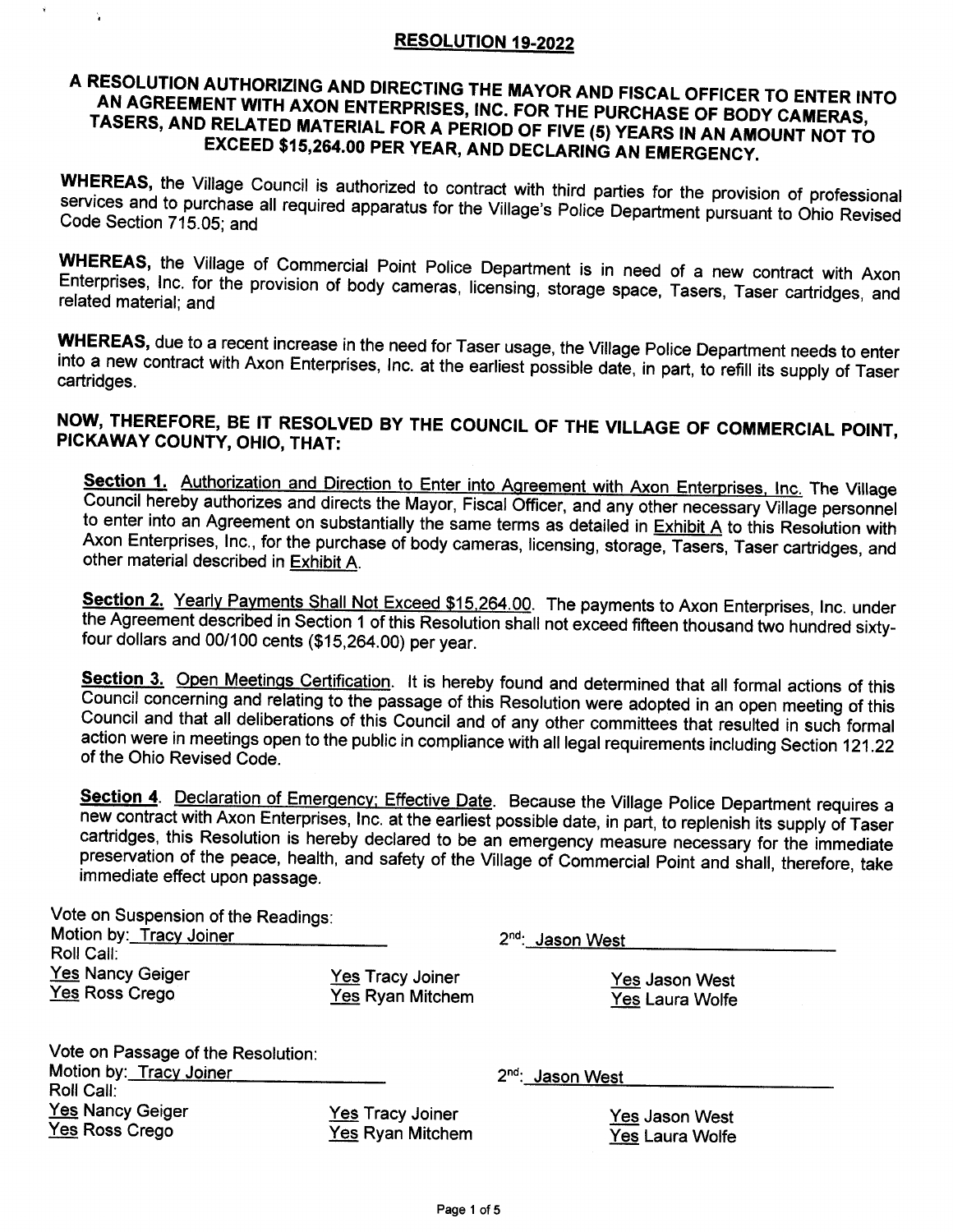### RESOLUTION 19-2022

Adopted this 2<sup>nd</sup> day of May, 2022.

 $\prime$  /  $\phantom{0}$ Allan D. Goldbardt, Mayor

Approved as to Form:

 $\bar{r}$ 

 $\mathbf{r}$ 

Joshua Cartee, Village Solicitor

Ullndy R. Hasling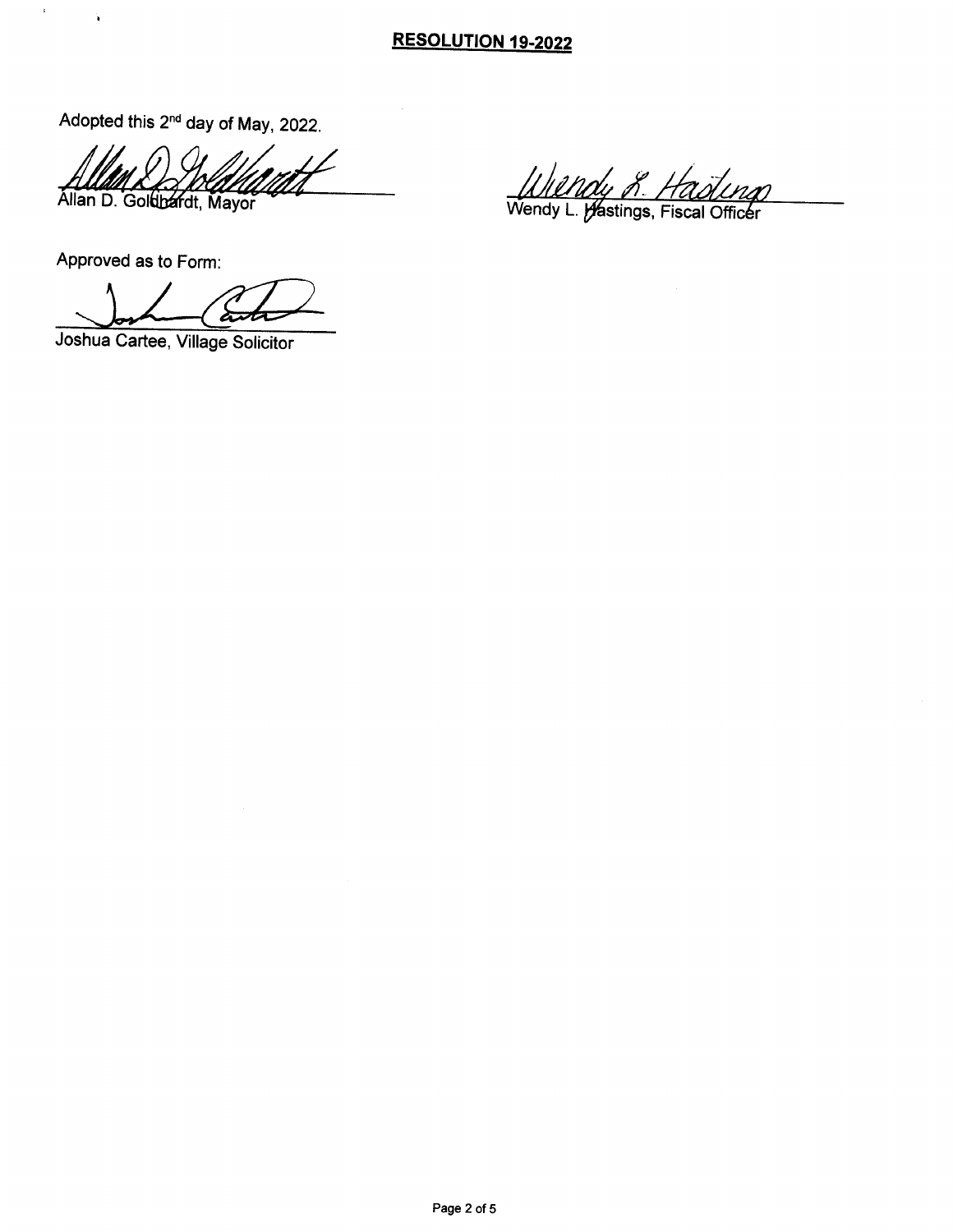## RESOLUTION 19-2022<br>Exhibit A

 $\Delta_{\rm{eff}}$ 

 $\Delta$ 

 $\bar{\gamma}$ 

| Axon Enterprise, Inc.<br>17800 N 85th St.<br>Scottsdale, Arizona 85255<br><b>United States</b><br>VAT: 86-0741227<br>Domestic: (800) 978-2737<br>International: +1,800,978,2737 |                                                                                                                                   |                          | Q-387514-44865.641AS<br>See an ios insignati<br><b>Contract Color</b><br>for the manufacturer of side in<br>A scientific noir Situlisa<br>Payment Terms: N30<br>Delivery Method: Fedex - Ground |
|---------------------------------------------------------------------------------------------------------------------------------------------------------------------------------|-----------------------------------------------------------------------------------------------------------------------------------|--------------------------|-------------------------------------------------------------------------------------------------------------------------------------------------------------------------------------------------|
| Delivery-10 W Scioto St<br>10 W Scioto St<br>Commercial Point, OH 43116-9712<br><b>USA</b>                                                                                      | Commercial Point Police Dept - OH<br>PO Box 56<br>Commercial Point, OH 43116-0056<br><b>USA</b><br>Email: copolicechief@yahoo.com | Email: astanton@axon.com | Amber Stanton<br>Phone:<br>Phone: (614) 877-9245<br>Emar.<br>ajordan@commercialpointchic gov<br>Fax:<br>Fax: (614) 877-4567                                                                     |
| Program Length                                                                                                                                                                  | 60 Months                                                                                                                         | <b>Bundle Savings</b>    |                                                                                                                                                                                                 |
|                                                                                                                                                                                 | <b>AND THE REAL PROPERTY</b>                                                                                                      |                          | \$22,037.48                                                                                                                                                                                     |
|                                                                                                                                                                                 |                                                                                                                                   | Additional Savings       | \$7,142.00                                                                                                                                                                                      |
|                                                                                                                                                                                 | $-88.1$                                                                                                                           |                          | <b>121171.41</b>                                                                                                                                                                                |

| Year '                                                                     | May. 2022<br><b><i><u>ASCOLARA MANUFERENCE</u></i></b>                                                                                 | \$11.347.38                                                                                                                        |
|----------------------------------------------------------------------------|----------------------------------------------------------------------------------------------------------------------------------------|------------------------------------------------------------------------------------------------------------------------------------|
| Year 2<br>____<br>The construction of independent construction of the con- | 2023<br>Mav.                                                                                                                           | \$11,347,40                                                                                                                        |
| Year.<br>control appropriate and account primary and a Constitution        | on an announced a manufacture and contained and contained and company of the property of the property of the following<br>2024<br>May. | a badda di civil a matamatan ing kabupatèn sa matama<br>\$11,347,40                                                                |
| Year 4<br>100 K Symmetric Politics                                         | 2025<br>May                                                                                                                            | <b>CONTRACTOR CONTRACTOR AND ARTICLES</b><br>\$11.347.<br>A.                                                                       |
| Year 5<br>The commission and                                               | والمحافظ فالماما<br>May. 2026<br>A dealer that he don't have been accompanied                                                          | <b>IS ARE CASTING CONTRACT CONTRACTOR CONTRACTOR CONTRACT CONSULTING CONTRACTOR CONTRACTOR CONTRACTOR COMPANY</b><br>書きた<br>347.40 |

#### Q-387514-44665.641AS

| Core+Renewal<br>2021 Core+ Renewal<br>AB3C<br><b>AB3 Carnera Bundle</b><br>â<br>AB3MBD<br>AB3 Mult Bay Dock Bundle<br>2<br>AB3C<br><b>AB3 Carrera Bundle</b><br>DynamicBundle<br><b>Oynamic Bundle</b><br><b>BWCamTAP</b><br>Body Worn Camera TAP Bundle<br>Camera<br>73202<br>AXON BOOY 3 - NA10 - US - BLK - RAPIDLOCK<br>Camera Mount<br>74018<br>Z-BRACKET MOUNT, MENS, AXON RAPIDLOCK<br>USB<br>11534<br>USB-C to USB-A CABLE FOR AB3 OR FLEX 2<br><b>The contract of the contract of the contract of the contract of the contract of the contract of the contract of the contract of the contract of the contract of the contract of the contract of the contract of the contract </b><br>Dock<br>74210<br>AXON BODY 3 - 8 BAY DOCK<br>Power Cord<br>71019<br>NORTH AMER POWER CORD FOR AB3 8-BAY, AB2 1-BAY / 6-BAY DOOK<br>Camera<br>73202<br>AXON BODY 3 - NA10 - US - BLK - RAPIDLOCK<br>Camera Mount<br>74018<br>Z-BRACKET MOUNT, MENS, AXON RAPIDLOCK<br>USB<br>11534<br>USB-C to USB-A CABLE FOR AB3 OR FLEX 2<br>4<br>Other<br>20120<br>TASER 7 INSTRUCTOR COURSE VOUCHER<br>Other | Quote Details |       |                         |
|--------------------------------------------------------------------------------------------------------------------------------------------------------------------------------------------------------------------------------------------------------------------------------------------------------------------------------------------------------------------------------------------------------------------------------------------------------------------------------------------------------------------------------------------------------------------------------------------------------------------------------------------------------------------------------------------------------------------------------------------------------------------------------------------------------------------------------------------------------------------------------------------------------------------------------------------------------------------------------------------------------------------------------------------------------------------------------------------------|---------------|-------|-------------------------|
|                                                                                                                                                                                                                                                                                                                                                                                                                                                                                                                                                                                                                                                                                                                                                                                                                                                                                                                                                                                                                                                                                                  |               |       |                         |
|                                                                                                                                                                                                                                                                                                                                                                                                                                                                                                                                                                                                                                                                                                                                                                                                                                                                                                                                                                                                                                                                                                  |               |       |                         |
|                                                                                                                                                                                                                                                                                                                                                                                                                                                                                                                                                                                                                                                                                                                                                                                                                                                                                                                                                                                                                                                                                                  |               |       |                         |
|                                                                                                                                                                                                                                                                                                                                                                                                                                                                                                                                                                                                                                                                                                                                                                                                                                                                                                                                                                                                                                                                                                  |               |       |                         |
|                                                                                                                                                                                                                                                                                                                                                                                                                                                                                                                                                                                                                                                                                                                                                                                                                                                                                                                                                                                                                                                                                                  |               |       |                         |
|                                                                                                                                                                                                                                                                                                                                                                                                                                                                                                                                                                                                                                                                                                                                                                                                                                                                                                                                                                                                                                                                                                  |               |       |                         |
|                                                                                                                                                                                                                                                                                                                                                                                                                                                                                                                                                                                                                                                                                                                                                                                                                                                                                                                                                                                                                                                                                                  |               |       |                         |
|                                                                                                                                                                                                                                                                                                                                                                                                                                                                                                                                                                                                                                                                                                                                                                                                                                                                                                                                                                                                                                                                                                  |               |       |                         |
|                                                                                                                                                                                                                                                                                                                                                                                                                                                                                                                                                                                                                                                                                                                                                                                                                                                                                                                                                                                                                                                                                                  |               |       |                         |
|                                                                                                                                                                                                                                                                                                                                                                                                                                                                                                                                                                                                                                                                                                                                                                                                                                                                                                                                                                                                                                                                                                  |               |       |                         |
|                                                                                                                                                                                                                                                                                                                                                                                                                                                                                                                                                                                                                                                                                                                                                                                                                                                                                                                                                                                                                                                                                                  |               |       |                         |
|                                                                                                                                                                                                                                                                                                                                                                                                                                                                                                                                                                                                                                                                                                                                                                                                                                                                                                                                                                                                                                                                                                  |               |       |                         |
|                                                                                                                                                                                                                                                                                                                                                                                                                                                                                                                                                                                                                                                                                                                                                                                                                                                                                                                                                                                                                                                                                                  |               |       |                         |
|                                                                                                                                                                                                                                                                                                                                                                                                                                                                                                                                                                                                                                                                                                                                                                                                                                                                                                                                                                                                                                                                                                  |               |       |                         |
|                                                                                                                                                                                                                                                                                                                                                                                                                                                                                                                                                                                                                                                                                                                                                                                                                                                                                                                                                                                                                                                                                                  |               |       |                         |
|                                                                                                                                                                                                                                                                                                                                                                                                                                                                                                                                                                                                                                                                                                                                                                                                                                                                                                                                                                                                                                                                                                  |               |       |                         |
|                                                                                                                                                                                                                                                                                                                                                                                                                                                                                                                                                                                                                                                                                                                                                                                                                                                                                                                                                                                                                                                                                                  |               |       |                         |
|                                                                                                                                                                                                                                                                                                                                                                                                                                                                                                                                                                                                                                                                                                                                                                                                                                                                                                                                                                                                                                                                                                  |               |       |                         |
|                                                                                                                                                                                                                                                                                                                                                                                                                                                                                                                                                                                                                                                                                                                                                                                                                                                                                                                                                                                                                                                                                                  |               |       |                         |
|                                                                                                                                                                                                                                                                                                                                                                                                                                                                                                                                                                                                                                                                                                                                                                                                                                                                                                                                                                                                                                                                                                  |               |       |                         |
|                                                                                                                                                                                                                                                                                                                                                                                                                                                                                                                                                                                                                                                                                                                                                                                                                                                                                                                                                                                                                                                                                                  |               |       |                         |
|                                                                                                                                                                                                                                                                                                                                                                                                                                                                                                                                                                                                                                                                                                                                                                                                                                                                                                                                                                                                                                                                                                  |               |       |                         |
|                                                                                                                                                                                                                                                                                                                                                                                                                                                                                                                                                                                                                                                                                                                                                                                                                                                                                                                                                                                                                                                                                                  |               |       |                         |
|                                                                                                                                                                                                                                                                                                                                                                                                                                                                                                                                                                                                                                                                                                                                                                                                                                                                                                                                                                                                                                                                                                  |               |       |                         |
|                                                                                                                                                                                                                                                                                                                                                                                                                                                                                                                                                                                                                                                                                                                                                                                                                                                                                                                                                                                                                                                                                                  |               |       |                         |
|                                                                                                                                                                                                                                                                                                                                                                                                                                                                                                                                                                                                                                                                                                                                                                                                                                                                                                                                                                                                                                                                                                  |               |       |                         |
|                                                                                                                                                                                                                                                                                                                                                                                                                                                                                                                                                                                                                                                                                                                                                                                                                                                                                                                                                                                                                                                                                                  |               |       |                         |
|                                                                                                                                                                                                                                                                                                                                                                                                                                                                                                                                                                                                                                                                                                                                                                                                                                                                                                                                                                                                                                                                                                  |               |       |                         |
|                                                                                                                                                                                                                                                                                                                                                                                                                                                                                                                                                                                                                                                                                                                                                                                                                                                                                                                                                                                                                                                                                                  |               |       |                         |
|                                                                                                                                                                                                                                                                                                                                                                                                                                                                                                                                                                                                                                                                                                                                                                                                                                                                                                                                                                                                                                                                                                  |               |       |                         |
|                                                                                                                                                                                                                                                                                                                                                                                                                                                                                                                                                                                                                                                                                                                                                                                                                                                                                                                                                                                                                                                                                                  |               |       |                         |
|                                                                                                                                                                                                                                                                                                                                                                                                                                                                                                                                                                                                                                                                                                                                                                                                                                                                                                                                                                                                                                                                                                  |               |       |                         |
|                                                                                                                                                                                                                                                                                                                                                                                                                                                                                                                                                                                                                                                                                                                                                                                                                                                                                                                                                                                                                                                                                                  |               |       |                         |
|                                                                                                                                                                                                                                                                                                                                                                                                                                                                                                                                                                                                                                                                                                                                                                                                                                                                                                                                                                                                                                                                                                  |               |       |                         |
|                                                                                                                                                                                                                                                                                                                                                                                                                                                                                                                                                                                                                                                                                                                                                                                                                                                                                                                                                                                                                                                                                                  |               |       |                         |
|                                                                                                                                                                                                                                                                                                                                                                                                                                                                                                                                                                                                                                                                                                                                                                                                                                                                                                                                                                                                                                                                                                  |               |       |                         |
|                                                                                                                                                                                                                                                                                                                                                                                                                                                                                                                                                                                                                                                                                                                                                                                                                                                                                                                                                                                                                                                                                                  |               |       |                         |
|                                                                                                                                                                                                                                                                                                                                                                                                                                                                                                                                                                                                                                                                                                                                                                                                                                                                                                                                                                                                                                                                                                  |               | 80146 | VIRTUAL BODYCAM STARTER |
| $\mathbf{z}$<br>Q-387514-44665.641AS                                                                                                                                                                                                                                                                                                                                                                                                                                                                                                                                                                                                                                                                                                                                                                                                                                                                                                                                                                                                                                                             |               |       |                         |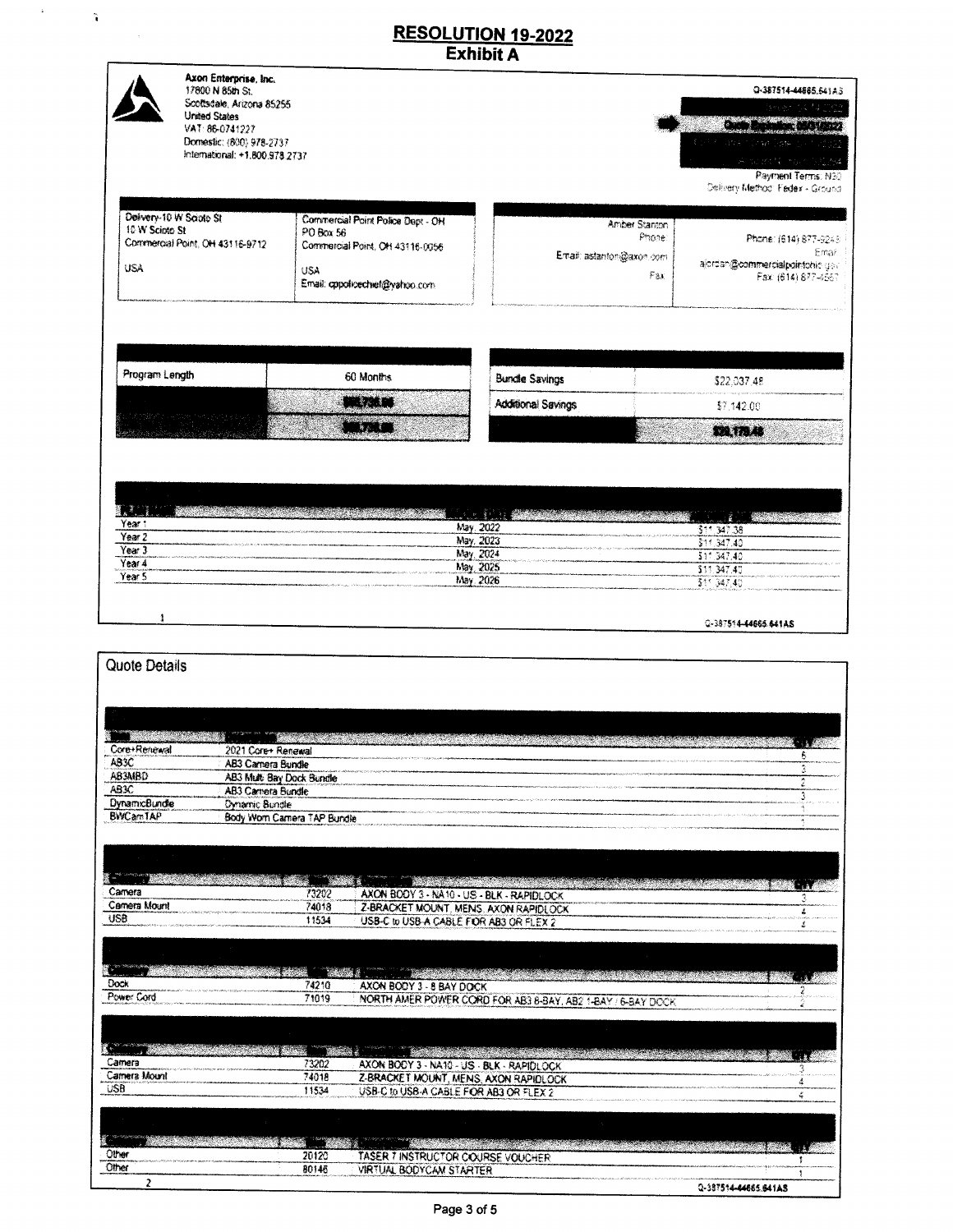# **RESOLUTION 19-2022**<br>Exhibit A (continued)

 $\mathcal{L}_{\mathcal{A}}$ 

 $\tilde{\mathcal{A}}$ 

 $\ddot{\bf{a}}$ 

| Camera Warranty                             | 80464 | EXT WARRANTY, CAMERA (TAP)                                   | 【・:』 感謝 |
|---------------------------------------------|-------|--------------------------------------------------------------|---------|
| Camera Refresh 1 with Spares                | 73309 | AXON CAMERA REFRESH ONE                                      |         |
| Camera Refresh 2 with Spares                | 73310 | AXON CAMERA REFRESH TWO                                      |         |
|                                             |       |                                                              |         |
|                                             |       |                                                              |         |
|                                             |       |                                                              |         |
| <u> Transformation of the second second</u> |       |                                                              |         |
| E.com License                               | 73746 | PROFESSIONAL EVIDENCE COM LICENSE                            |         |
| Device Storage                              | 73686 | EVIDENCE COM UNLIMITED AXON DEVICE STORAGE                   | έ       |
| A La Carte Storage                          | 73683 | 10 GB EVIDENCE COM A-LA-CART STORAGE-                        | 18      |
| Respond License                             | 73449 | <b>RESPOND LICENSE FOR AB3</b>                               | ê,      |
| Aulu Tayging                                | 73082 | AUTO TAGGING LICENSE                                         |         |
| Auto Tagging Implementation                 | 79999 | AUTO TAGGING / PERFORMANCE IMPLEMENTATION SERVICE            |         |
| Signal Sidearm Ke                           | 75015 | SIGNAL SIDEARM KIT                                           |         |
| Camera Warrarzy                             | 80464 | EXT WARRANTY, CAMERA ITAPI                                   |         |
| Camera Refresh 1 with Spares                | 73309 | AXON CAMERA REFRESH ONE                                      | ē       |
| Camera Refresh 2 with Spares                | 73310 | AXON CAMERA REFRESH TWO                                      |         |
| Warranty                                    | 80465 | EXT WARRANTY, MIA TI-BAY DOCK (TAP)                          |         |
| Multi-bay Dock Refresh 1                    | 73689 | MULTI-BAY BWC DOCK IST REFRESH                               |         |
| Multi-bay Dock Refresh 2                    | 73888 | MULTI-BAY BWC DOCK 2ND REFRESH                               |         |
| Signal Sidearm Batteries                    | 71044 | BATTERY, SIGNAL SIDEARM, CR2430 SINGLE PACK                  | 12      |
| Handle License                              | 20248 | <b>TASER 7 EVIDENCE COM LICENSE</b>                          |         |
| Live Cartricges                             | 22175 | TASER 7 LIVE CARTRIDGE, STANDOFF (3.5-DEGREE) NS             | 18      |
| Live Cartridges                             | 22176 | TASER 7 LIVE CARTRIDGE, CLOSE QUARTERS (12-DEGREE) NS        | 18      |
| Handles                                     | 20008 | TASER 7 HANDLE, YLW, HIGH VISIBILITY (GREEN LASER), CLASS 3R |         |
| Inert Cartndges                             | 22179 | TASER 7 INERT CARTRIDGE, STANDOFF (3.5-DEGREE) NS            |         |
| inert Cartndges                             | 22181 | TASER 7 INERT CARTRIDGE, CLOSE QUARTERS (12-DEGREE) NS       | £       |
| Admin License                               | 20248 | TASER 7 EVIDENCE COM LICENSE                                 |         |
| Taser 7 Target                              | 80087 | TASER 7 TARGET, CONDUCTIVE, PROFESSIONAL (RUGGEDIZED)        |         |
| <b>Taser 7 Target Frame</b>                 | 80090 | TARGET FRAME. PROFESSIONAL, 27.5 IN. X 75 IN., TASER 7       |         |
| <b>Training Live Cartridges</b>             | 22175 | TASER 7 LIVE CARTRIDGE, STANDOFF (3.5-DEGREE) NS             | 12      |
| Training Live Cartridges                    | 22175 | TASER 7 LIVE CARTRIDGE, STANDOFF (3.5-DEGREE) NS             |         |
| <b>Training Live Cartridges</b>             | 22175 | TASER 7 LIVE CARTRIDGE, STANDOFF (3.5 DEGREE) NS             | 12      |
| Training Live Cartridges                    | 22175 | TASER 7 LIVE CARTRIDGE, STANDOFF (3.5-DEGREE) NS             | 12      |
| <b>Training Live Cartridges</b>             | 22175 | TASER 7 LIVE CARTRIDGE, STANDOFF (3,5-DEGREE) NS             | 72      |
| Training Live Cartridges                    | 22176 | TASER 7 LIVE CARTRIDGE, CLOSE QUARTERS (12-DEGREE) NS        | 12      |

| 22176 | TASER 7 LIVE CARTRIDGE, CLOSE QUARTERS (12-DEGREE) NS |                                                                                                                                                                                                                                                                                                                                                                                                                                                                                                                                                                                                                                                                                                                                                  |
|-------|-------------------------------------------------------|--------------------------------------------------------------------------------------------------------------------------------------------------------------------------------------------------------------------------------------------------------------------------------------------------------------------------------------------------------------------------------------------------------------------------------------------------------------------------------------------------------------------------------------------------------------------------------------------------------------------------------------------------------------------------------------------------------------------------------------------------|
| 22176 |                                                       |                                                                                                                                                                                                                                                                                                                                                                                                                                                                                                                                                                                                                                                                                                                                                  |
| 22176 |                                                       |                                                                                                                                                                                                                                                                                                                                                                                                                                                                                                                                                                                                                                                                                                                                                  |
| 22176 |                                                       |                                                                                                                                                                                                                                                                                                                                                                                                                                                                                                                                                                                                                                                                                                                                                  |
| 20018 | TASER 7 BATTERY PACK, TACTICAL                        |                                                                                                                                                                                                                                                                                                                                                                                                                                                                                                                                                                                                                                                                                                                                                  |
| 22177 |                                                       |                                                                                                                                                                                                                                                                                                                                                                                                                                                                                                                                                                                                                                                                                                                                                  |
| 22177 |                                                       |                                                                                                                                                                                                                                                                                                                                                                                                                                                                                                                                                                                                                                                                                                                                                  |
| 22178 |                                                       |                                                                                                                                                                                                                                                                                                                                                                                                                                                                                                                                                                                                                                                                                                                                                  |
| 22178 |                                                       |                                                                                                                                                                                                                                                                                                                                                                                                                                                                                                                                                                                                                                                                                                                                                  |
| 20246 |                                                       |                                                                                                                                                                                                                                                                                                                                                                                                                                                                                                                                                                                                                                                                                                                                                  |
| 74200 | TASER 7 6-8AY DOCK AND CORE                           |                                                                                                                                                                                                                                                                                                                                                                                                                                                                                                                                                                                                                                                                                                                                                  |
| 70033 |                                                       |                                                                                                                                                                                                                                                                                                                                                                                                                                                                                                                                                                                                                                                                                                                                                  |
| 71019 |                                                       |                                                                                                                                                                                                                                                                                                                                                                                                                                                                                                                                                                                                                                                                                                                                                  |
| 20061 |                                                       |                                                                                                                                                                                                                                                                                                                                                                                                                                                                                                                                                                                                                                                                                                                                                  |
| 20066 |                                                       |                                                                                                                                                                                                                                                                                                                                                                                                                                                                                                                                                                                                                                                                                                                                                  |
| 80395 |                                                       |                                                                                                                                                                                                                                                                                                                                                                                                                                                                                                                                                                                                                                                                                                                                                  |
| 80374 |                                                       |                                                                                                                                                                                                                                                                                                                                                                                                                                                                                                                                                                                                                                                                                                                                                  |
| 80396 | EXT WARRANTY. TASER 7 SIX BAY DOCK                    |                                                                                                                                                                                                                                                                                                                                                                                                                                                                                                                                                                                                                                                                                                                                                  |
|       |                                                       | TASER 7 LIVE CARTRIDGE, CLOSE QUARTERS (12-DEGREE) NS<br>TASER 7 LIVE CARTRIDGE, CLOSE QUARTERS (12-DEGREE) NS<br>TASER 7 LIVE CARTRIDGE, CLOSE QUARTERS (12-DEGREE) NS<br>TASER 7 HOOK-AND-LOOP TRN (HALT) CARTRIDGE, STANDOFF NS<br>TASER 7 HOOK-AND-LOOP TRN (HALT) CARTRIDGE, STANDOFF NS<br>TASER 7 HOOK-AND-LOOP TRN (HALT) CARTRIDGE, CLOSE QUART NS<br>TASER 7 HOOK-AND-LOOP TRN (HALT) CARTRIDGE, CLOSE QUART NS<br>TASER 7 DUTY CARTRIDGE REPLACEMENT LICENSE<br>WALL MOUNT BRACKET, ASSY, EVIDENCE COM DOCK<br>NORTH AMER POWER CORD FOR AB3 8-BAY, AB2 1-BAY / 6-BAY DOCK<br>TASER 7 HOLSTER - BLADETECH, RIGHT HAND<br>TASER 7 HOLSTER - BLADETECH, LEFT HAND<br>EXT WARRANTY, TASER 7 HANDLE<br>EXT WARRANTY, TASER 7 BATTERY PACK |

Tax is estimated based on rates applicable at date of quote and subject to change at time of invoicing. If a tax exemption certificate should be applied, please submit prior to invoicing.